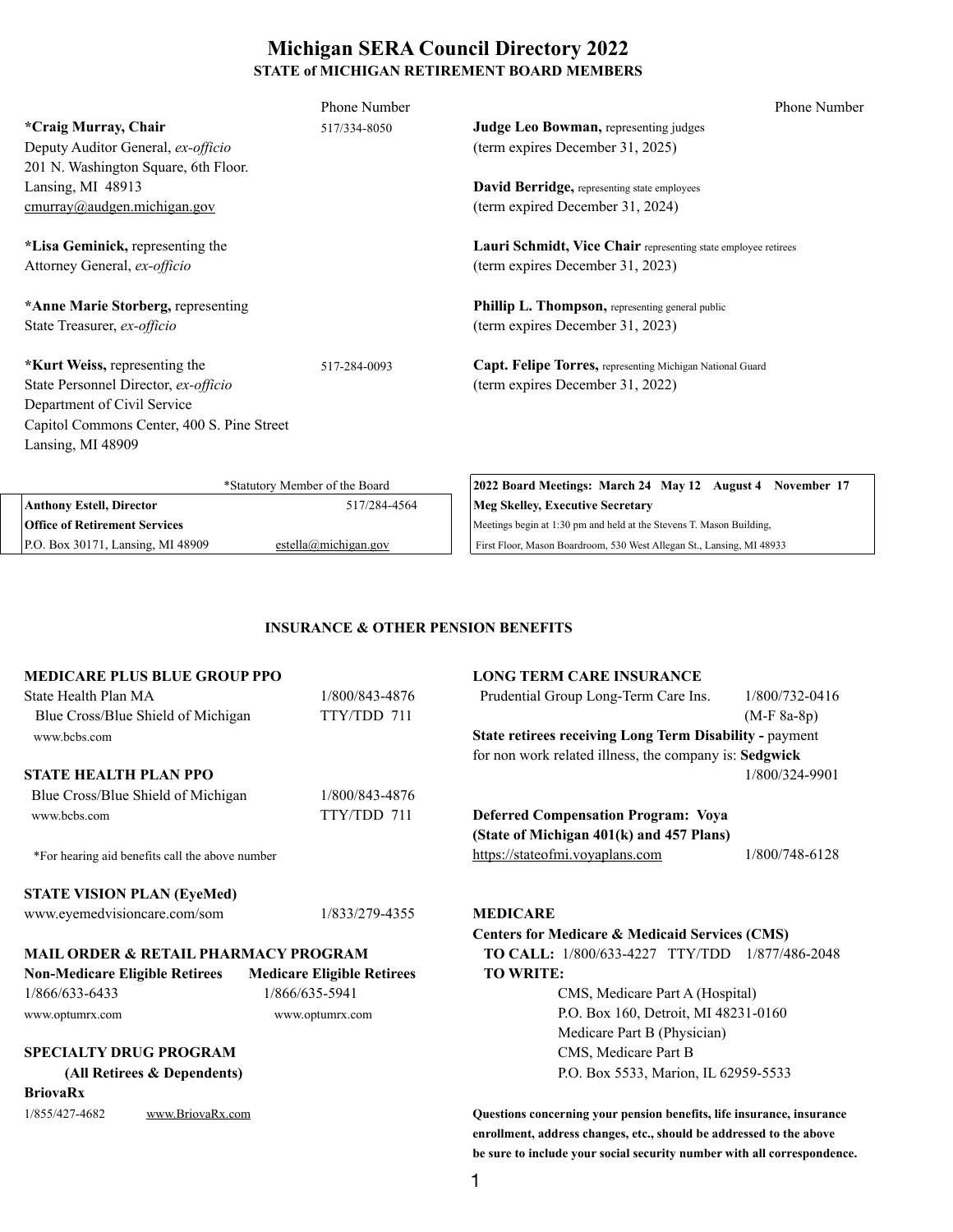#### **INSURANCE & OTHER PENSION BENEFITS continued**

Blue Cross/Blue Shield 1/866/503/3158 General Office Building - Third Floor

#### **BEHAVIOR/MENTAL HEALTH & SUBSTANCE ABUSE STATE EMPLOYEES RETIREMENT SYSTEM (ORS)**

P.O. Box 30171, Lansing, MI 48909 517/284-4400 **STATE DENTAL PLAN** (ORS for benefit questions) 1/800/381-5111

 Delta Dental Plan of Michigan Mail claims: P.O. Box 9085 P.O. Box 30416, Lansing, MI 48909 Farmington Hills, MI **Civil Service Commission Benefits Division** 1/800/524-0150 48333-9085 400 S. Pine Street Lansing Area 51517-284-0075

Priority Health Plan 27777 Franklin Rd, Suite 1300, Southfield, 1400 E. Michigan Ave. MI 48034-2337 Lansing, MI 48912 Jeri Bond 248/324-2838 1/517/364-8400 [jeri.bond@priorityhealth.com](mailto:jeri.bond@priorityhealth.com) 

Health Alliance Plan Blue Care Network (BCN) 1/800/422-4641 Mail Code C150 [www.hap.org](http://www.hap.org/) 20500 Civic Center Drive Health Alliance Plan - Senior Plus Southfield, MI 48076-4115 [www.hap.org/medicare](http://www.hap.org/medicare) Customer service: 1/800/662-6667 1/800/801-1770

Lansing, MI 48909

[www.deltadentalmi.com](http://www.deltadentalmi.com/) P.O. Box 30002 1/800/505-5011

#### **HMO: Information**

President: Jennifer Fields 517/284-7802 Meeting Place: Varies 516 Laurens Way, Potterville, MI 48876 [fieldsj@michigan.gov](mailto:jacurtis13irish@yahoo.com) Meet: spring and fall evening meetings Vice President: Conrad Tatnall tatnall [tatnallc@michigan.gov](mailto:tatnallc@michigan.gov) Dues: \$4.00/pay or \$35/yr. for retirees Secretary: Newsletter: Email updates as needed Treasurer: John Nixon [jsnixon@comcast.net](mailto:jsnixon@comcast.net) Elections: October Membership: Suzy Carter 517/204-3687 3105 S. MLK Jr. Blvd. #346 [info@miasem.org](mailto:info@miasem.org) Lansing, MI 48910 [michiganasem@gmail.com](mailto:michiganasem@gmail.com) Insurance:

### **CENTRAL MICHIGAN AREA SERA CHAPTER #20 Members 176**

1847 Belmont Dr., Mt. Pleasant, MI 48858 [jimrschafer@gmail.com](mailto:bandema@i2k.com) 2200 S. Lincoln Road

President: James R. Schafer 989/772-1824 Meet Meeting place: Isabella Comm. On Aging Center

### **SERA CHAPTERS, OFFICERS, AND OTHER INFORMATION**

### **ADRIAN SERA CHAPTER #18**

Chapter dissolved as of January 1, 2022

### **ASEM SERA Chapter #25 Members: 70**

Vice President: Jennie Cooper 989/330-2526 Mt. Pleasant, MI 48858 Secretary: Jackie Curtis 989/772-0597 [jacurtis46irish@gmail.com](mailto:jacurtis46irish@gmail.com) Meet: 2nd Tues/mo. 1:00 p.m. Treasurer: Freida Augustine Dues: \$11.00 Programs: Jackie Curtis / Sunshine: Irene Chapman Newsletter Quarterly Membership: Jennie Cooper 989/331-2526 Elections: November 8395 Monroe Rd. 989/388-3449 Elwell, MI 48832 jeschc7@gmail.com Insurance: None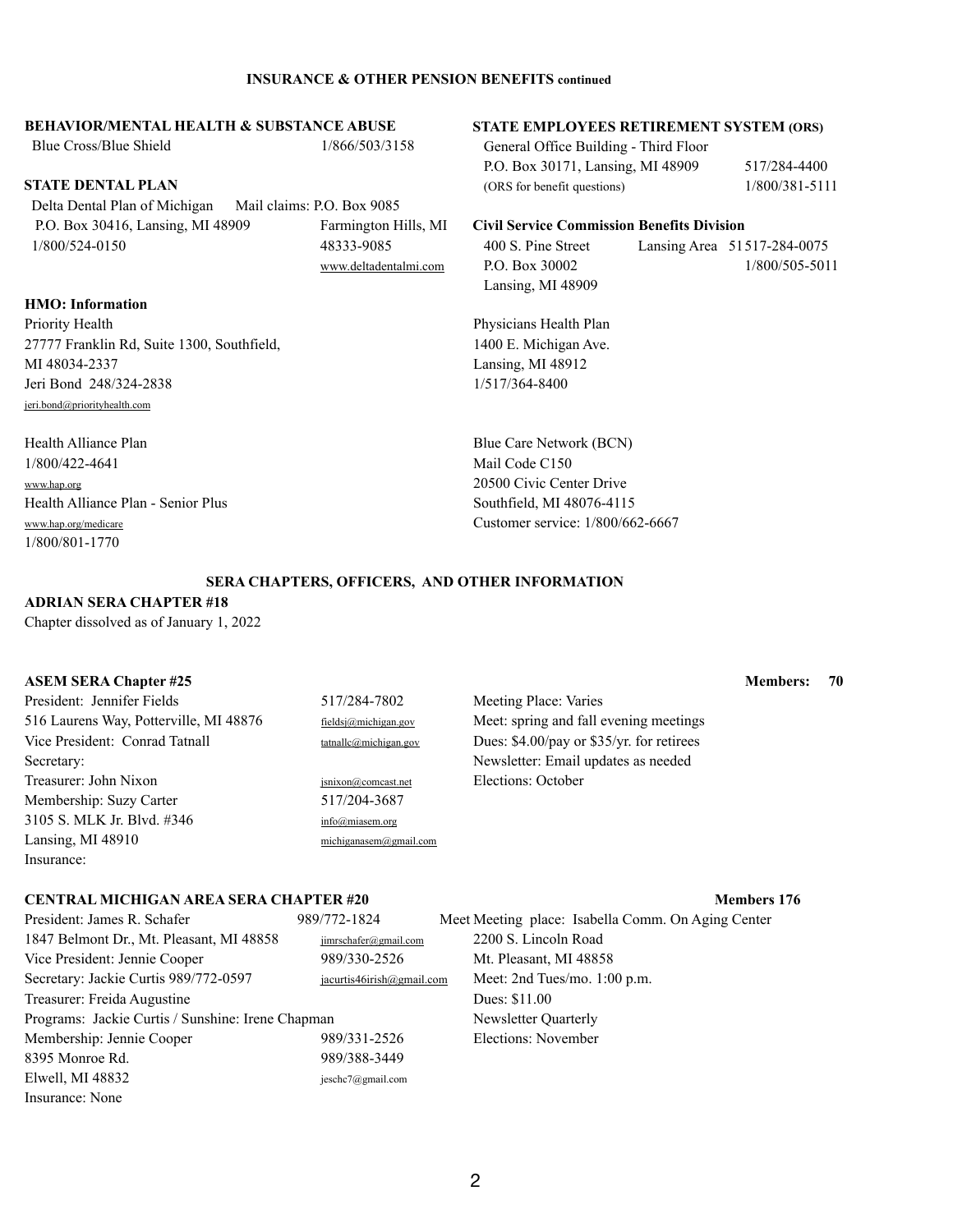#### **COLDWATER SERA CHAPTER #7 Members 157**

| President: James (Jim) Borer<br>212 Quimby Rd., Coldwater, MI 49036<br>Vice President: Gordon Gentry<br>Secretary: Jackie Russell<br>Treasurer: Jackie Russell<br>Membership/insurance: Jackie Russell<br>21 W. Liberty St., Quincy, MI 49082 | 517/990-4026<br>jjborer@gmail.com<br>gentrygc82@gmail.com<br>517/639-4169<br>jacqueline2@chartermi.net | Meeting place: Coldwater United Methodist Church<br>26 Marshall Street<br>Coldwater, MI 49036<br>Meet: 3rd Friday May, Aug, Nov 12:00 p.m<br>Dues: \$7.00 *Lifetime membership at 90<br>Newsletter May, Aug, Nov<br><b>Elections: November</b> |    |
|-----------------------------------------------------------------------------------------------------------------------------------------------------------------------------------------------------------------------------------------------|--------------------------------------------------------------------------------------------------------|------------------------------------------------------------------------------------------------------------------------------------------------------------------------------------------------------------------------------------------------|----|
| <b>DETROIT SERA CHAPTER #3</b>                                                                                                                                                                                                                |                                                                                                        | <b>Members</b> 528                                                                                                                                                                                                                             |    |
| President: David Reusser                                                                                                                                                                                                                      | 313/279-5451                                                                                           | Meeting place: 1st Presbyterian Church                                                                                                                                                                                                         |    |
| 14600 Faust Avenue                                                                                                                                                                                                                            | davidreusser@sbcglobal,net                                                                             | of Royal Oak, 529 Hendrie Blvd., Royal Oak, MI 48067                                                                                                                                                                                           |    |
| Detroit, MI 48223                                                                                                                                                                                                                             |                                                                                                        | Meet: 2nd Tues/mo. 1:00 p.m. (Dec meeting optional)                                                                                                                                                                                            |    |
| Vice President: Tama Gorman                                                                                                                                                                                                                   | tamaig@gmail.com                                                                                       | Dues: \$20.00 ind.; \$22.00 couple                                                                                                                                                                                                             |    |
| Secretary: Irene Welch                                                                                                                                                                                                                        |                                                                                                        | *SuperSenior 90+ lifetime membership                                                                                                                                                                                                           |    |
| Treasurer: James Weiskopf                                                                                                                                                                                                                     | 248/968-2799                                                                                           | Newsletter: Bi-monthly<br>Elections: November                                                                                                                                                                                                  |    |
| Membership: James Weiskopf, 14520 Balfour,<br>Oak Park, MI 48237-1363                                                                                                                                                                         |                                                                                                        |                                                                                                                                                                                                                                                |    |
| <b>Insurance: Robert Benedict</b>                                                                                                                                                                                                             | oldscout36@gmail.com<br>248/356-7671                                                                   |                                                                                                                                                                                                                                                |    |
| 22520 Rouge Mont Dr., Southfield, MI 48033                                                                                                                                                                                                    | rbenedict30@hotmail.com                                                                                |                                                                                                                                                                                                                                                |    |
|                                                                                                                                                                                                                                               |                                                                                                        |                                                                                                                                                                                                                                                |    |
| <b>FLINT SERA CHAPTER #17</b>                                                                                                                                                                                                                 |                                                                                                        | <b>Members</b>                                                                                                                                                                                                                                 | 48 |
| President: Robert (Bob) Kopasz                                                                                                                                                                                                                | 810/240-8380                                                                                           | Meeting place: Lennon Café                                                                                                                                                                                                                     |    |
| P.O. Box 692                                                                                                                                                                                                                                  | bobkopaszserachair@gmail.com                                                                           | 12489 Lennon Rd., Lennon, MI 48449                                                                                                                                                                                                             |    |
| Mt. Morris, MI 48458                                                                                                                                                                                                                          |                                                                                                        | Meet: 1st Thur/mo. 12:30 p.m.                                                                                                                                                                                                                  |    |
| $\mathbf{D}$ $\mathbf{I}$ $\mathbf{I}$ $\mathbf{I}$ $\mathbf{I}$ $\mathbf{I}$ $\mathbf{I}$ $\mathbf{I}$ $\mathbf{I}$ $\mathbf{I}$ $\mathbf{I}$                                                                                                |                                                                                                        |                                                                                                                                                                                                                                                |    |

Vice President: Lauri Schmidt No meetings Jan., Feb., July or August Secretary: Vacant Dues: \$10.00 Treasurer: 989/271-8594 Newsletter: Monthly (except Jan., Feb., July, Aug.) Membership: Elections: November

Insurance: Bob Kopasz

Secretary: Joyce Weathers Dues: \$12.00 Treasurer: Mary E. Wescott wescott.1@charter.net 231/264-5240 Newsletter: April, June, August, October, December Membership: Joanne Hawley 231/941-0818 Elections: November 13636 S. Thorn Creek Dr.,Traverse City, MI 49684 joannecherry@att.net Insurance: Dennis Barnes, 911 River Rd. East, 231/946-8673 Traverse City, MI 49684 [Dwlbarnes@charter.net](mailto:Dwlbarnes@charter.net)

President: Vacant Meeting place: King's Court Mobile Home Park 1585 Ray Blvd., Traverse City, MI 49684 Vice President: Vacant Meet: 2nd Wed/3 mo. 2:00 p.m. March, June, Sept., December

### **GRAND TRAVERSE AREA SERA CHAPTER #14 Members 262**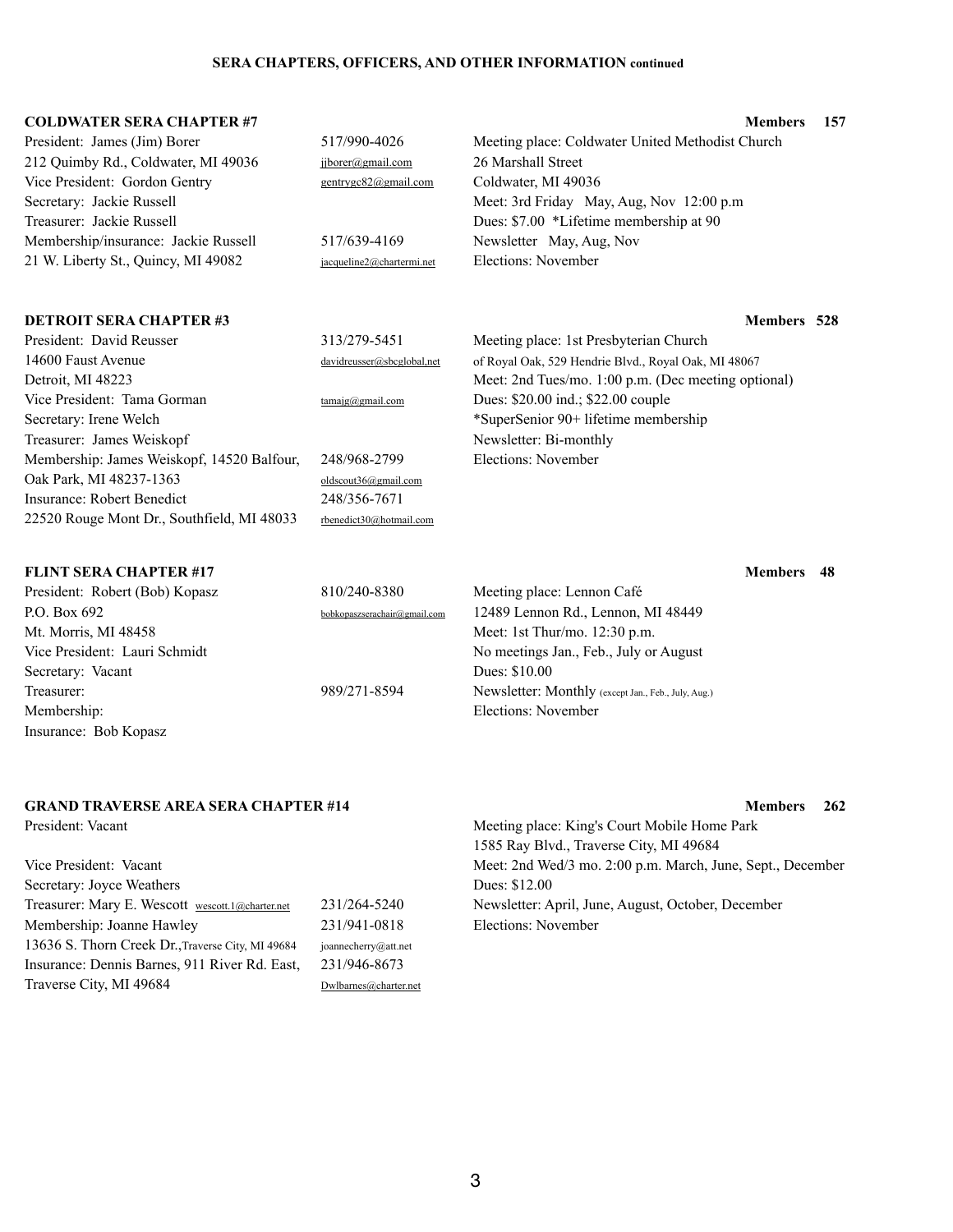#### **GREATER GRAND RAPIDS SERA CHAPTER #12 Members 289**

363 Partridge Dr., Grand Blanc, MI 48439 cstreberger@yahoo.com MVP Room 2630 E. Beltline Ave., Grand Rapids, MI 49546

President: David Cook 616/523-6797 home Meeting place: Commission On Aging (113 S. Kidd St. front door address) 613 Rich St. 616/755-1555 cell 115 Hudson St., Ionia, MI 48846 (mailing address) Ionia, MI 48846 [docook00@gmail.com](http://www.optumrx.com/) Sept.- May 4th Monday at 12:00 p.m. (no mtg. Dec.) Vice President: Rosalind Weber 616/527-2816 Ionia's Bertha Brock Park, Secretary: Janis Kenyon 517/647-4245 2311 W. Bluewater Hwy., Ionia 4900 York Rd. Portland, MI 48875 janisk1@outlook.com Meet: 4th Monday of the month in Treasurer: Bonnie Klingbeil bkbonbon9@gmail.com 616/902-2137 Bertha Brock Park June & August Membership: David Wheaton [989/855-2452](mailto:RobertAlway@charter.net) All meetings at 12:00 p.m. 1624 Hayes Rd., Muir, MI 48860 [wheaton1624@frontier.com](https://www.senate.gov/general/contact) Dues: \$15.00 Insurance: Cornelia Munschy [616/527-0197](mailto:bannlenoir@gmail.com) Newsletter: Odd months 2386 Bates Rd., Ionia, MI 48846 [connimun@home.ionia.com](mailto:jrwallin@sbcglobal.net) Elections: December

President: Cheryl Streberger 517/515-9815 Meeting place: Uccello's Ristorante Vice President: Lane Stewart laney.leslie@yahoo.com Meet: 4th Tues/mo. - no January meeting Secretary: Pat Ostrander ostrander [ostranderp@charter.net](mailto:ostrabnderp@charter.net) Meetings 11:00 a.m. Treasurer: Sue Colon colonsue27@gmail.com Dues: \$15.00 Membership/Insurance: Cheryl Streberger Newsletter: Quarterly Contact information as noted above Elections: November

#### **IONIA/MONTCALM SERA CHAPTER #6 Members** 88

President: Mary Banks 517/306-7675 305 Washington St., The Contract of the Turns of the Turns of the Turns of the Turns of the Turns of the Turns of the Turns of the Turns of the Turns of the Turns of the Turns of the Turns of the Turns of the Turns of the Hudson, MI 49247 Vice President: Jean Mohon Secretary: Russell Jacobson 517/789-8658 Treasurer: Steve Low Membership: Margaret Griggs 517/554-1451 610 Bidwell [peg4850@yahoo.com](mailto:peg4850@yahoo.com) Albion, MI 49224 Insurance: Mary Banks Contact information as noted above

| Meeting place: First Presbyterian Church   |
|--------------------------------------------|
| 743 W. Michigan Ave.                       |
| Jackson, MI 49201                          |
| Meet: 1st Mon/mo. $1:30$ p.m.              |
| Dues: \$15.00                              |
| Newsletter: Monthly except July $&$ August |
| Elections: November                        |
|                                            |

#### **JACKSON SERA CHAPTER #1 Members 196**

### **LANSING SERA CHAPTER #2 Members 2,005**

President: Merritta Proctor 517/331-2789 Meeting place: UAW Union Hall 4620 River Ridge Dr. Local 6000, 3350 N. Grand River, Lansing, MI 48917-1347 mchp1@aol.com Lansing, MI 48906-3870 Treasurer: Pete Chatfield chatfield chatfieldgp@yahoo.com Dues: \$18.00 Other: Mary Pollock (Legislative) pollockm@comcast.net Newsletter: SERA Nade monthly Membership: Sara Gross 517/719-9645 Elections: November P.O. Bx 26062, Lansing, MI 48909-6062 seramembership@yahoo.com Insurance: Don Quillan 517/490-8105 2614 Woodview, Lansing, MI 48917 [djquill@sbcglobal.net](mailto:jrwallin@sbcglobal.net)

Vice President: Vacant Meet: 1st Wed/mo. (except Jan. & Dec) 1:30 p.m. Secretary: Jean Stewart 517/272-9010 Dec. Christmas party meeting location determined yrly 5530 S. Washington Ave., Lansing, MI **[nwecs1992@gmail.com](mailto:nwecs1992@gmail.com)** Meeting at 11:00 a.m. and luncheon at 12:00 p.m.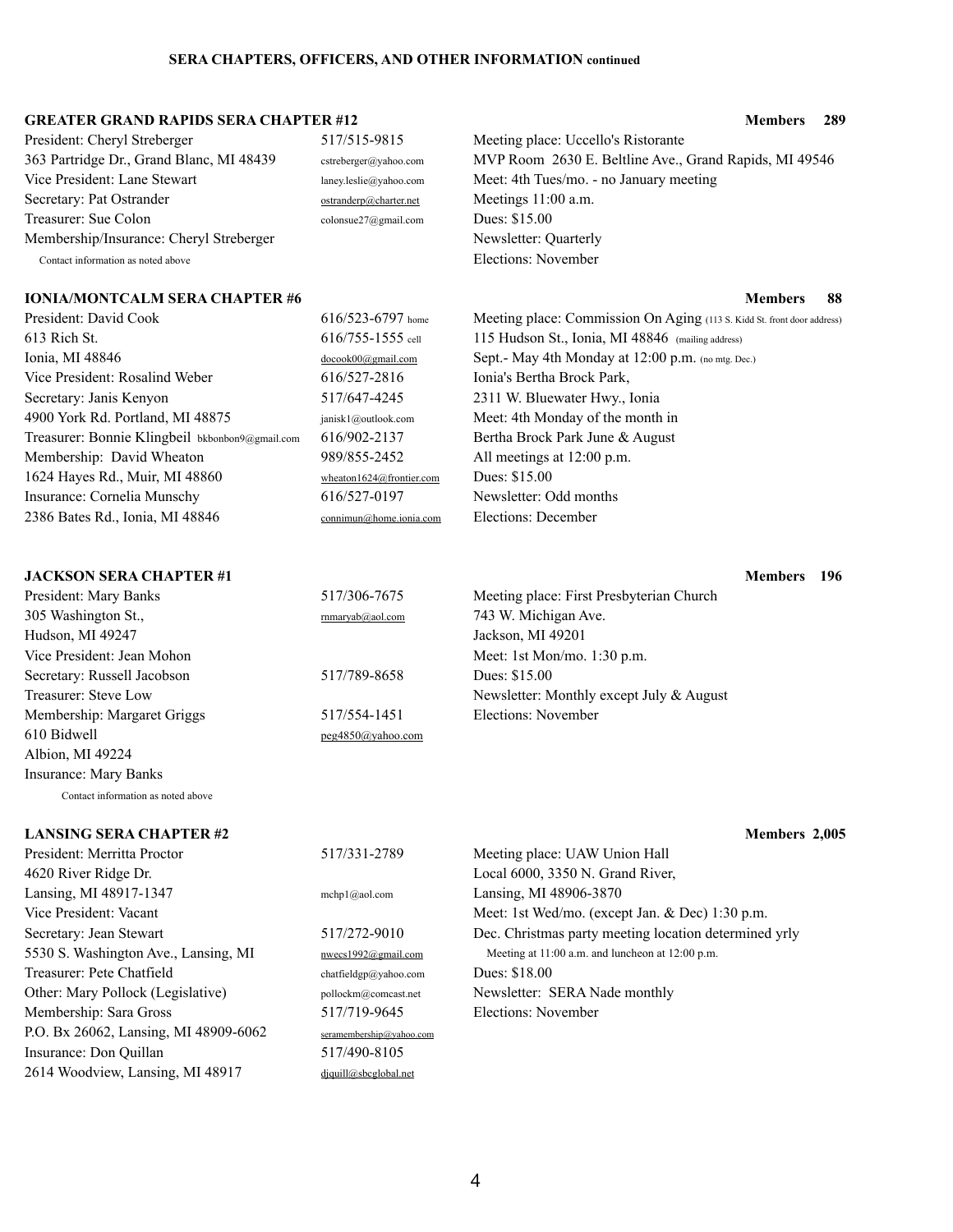### **LAPEER SERA CHAPTER #4 Members 198** President: Robert (Bob) Kopasz 810/240-8380 cell Meeting place: Mayfield Township Hall P.O. Box 692, Mt. Morris, MI 48458 810/bobkopaszserachair@gmail.com 1900 N. Saginaw Rd., Lapeer, MI 48446 Vice President: Jan Badgley *[rjbadgley@charter.net](mailto:rjbadgley@charter.net)* Meet: 3rd Thurs (except Jan, Feb, July, Aug) 12:30 p.m. Secretary: Carla King Dues: \$15.00 Treasurer: Kim Palmer Others: Donna Kamehl Newsletter: Monthly (except Jan, Feb, July, Aug) Membership: Kim Palmer 810/664-0540 Elections: November (by Kim Plamer) 3379 McCormick Rd, Lapeer, MI 48446 [LinKpower@charter.net](mailto:jrwallin@sbcglobal.net) Insurance: Bob Kopasz

Contact information as noted above

#### **NORTH CENTRAL AREA SERA CHAPTER #19 Members** 179

President: Nadine Sly 989/401-4479 Meeting place: Faith Lutheran Church 3170 Meyer Plaza nsly2@yahoo.com 4432 Mackinaw Rd., Saginaw, MI 48603 Saginaw, MI 48603-2322 Meet: 3rd Wed. Feb, Apr, June, Aug, Oct, Vice President: Joann Weiland 989/792-0136 & 2nd Wed. for Dec at 12:00 p.m. 7254 Spring Lake Trail, Saginaw, MI 48603-1680 sheldonw8@charter.net Dues: \$14.00 retiree \$7.00 spouse Secretary: Mary Beth Lantz Marybeth.Lantz@gmail.com 989/770-6736 Newsletter: 6 x /year (4 wks. prior to meeting) Treasurer: Joan Vanalstine 989/777-5351 Elections: December 3101 Busch Rd., Birch Runn, MI 48415-9010 pjvdragon@yahoo.com Membership/Insurance: Joan Vanalstine

| President: Pam Mills                      |
|-------------------------------------------|
| 112 Snowbell Dr.                          |
| Roscommon, MI 48653                       |
| Vice President: Diane Skop                |
| 211 Houghton Rd., Houghton Lake, MI 48629 |
| Secretary: Jane Kozlowski                 |
| 11524 Leline Rd., Roscommon, MI 48653     |
| <b>Treasurer: Albert Schultz</b>          |
| Membership: Sandy Figley                  |
| 701 Robinson St., Roscommon, MI 48653     |
| Insurance:                                |

# $\frac{\text{skopd@iserv.net}}{12:00 \text{ p.m.}}$  $\frac{\text{skopd@iserv.net}}{12:00 \text{ p.m.}}$  $\frac{\text{skopd@iserv.net}}{12:00 \text{ p.m.}}$ 989/390-8963 Dues: \$8.00 989/275-5680 sandy.figley@kirtland.edu

# 517/204-4716 Meeting place: Northern Michigan Event psmills1@yahoo.com Banquet Center: 7784 Stone School Rd. Houghton Lake, MI 48629 989/202-4888 989/302-0122 Meet: May 3rd, Sept. 13th, Dec. 6th 2022 [janepkoz@yahoo.com](mailto:janepkoz@yahoo.com) Newsletter: Three times/year 989/329-7322 Elections: December

# **SERA-PAC-5 (PONTIAC) CHAPTER #5 Members 52**

| President: Marsha Lee                      | 248/623-9831            | Meeting place: Great Lakes Restaurant         |  |
|--------------------------------------------|-------------------------|-----------------------------------------------|--|
| 5345 Drayton Rd., Clarkson, MI 48346       |                         | 5834 Highland Rd.                             |  |
| Vice President: Bonnie Cadwell             | 248/812-6905            | Waterford, Mi 48327                           |  |
| 6470 Pontiac Lake Rd., Waterford, MI 48327 | bonniecadwell@gmail.com | Meet: 2nd Thru/mo. (except Jan & Feb)         |  |
| Waterford, MI 48327                        |                         | 11:30 p.m. lunch/menu - 1:00 p.m. meeting     |  |
| Secretary: Ruth Goodson                    | 248/666-4766            | *Aug. picnic & Dec. Christmas meetings        |  |
| Treasurer: Bonnie Cadwell                  |                         | Dues: \$10.00                                 |  |
| Membership: Bonnie Cadwell                 |                         | Newsletter: No MiSERA reports and information |  |
| Insurance: Marsha Lee & Bonnie Cadwell     |                         | shared with the membership                    |  |
| See contact information above              |                         | Elections: September every other even yr.     |  |

### **SAGINAW-MIDLAND-BAY SERA CHAPTER #24 Members 214**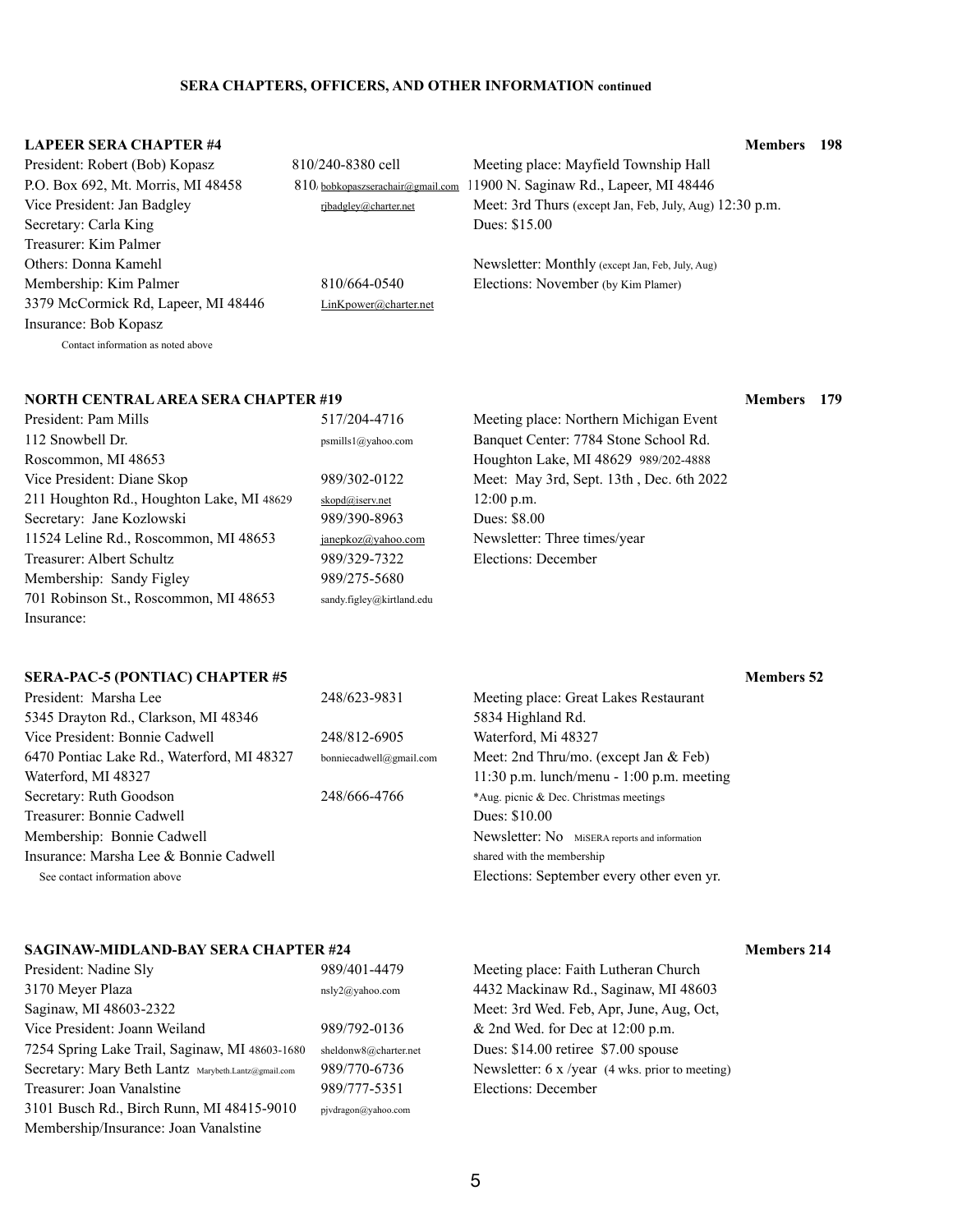#### **SERA MOON-MUSKEGON CHAPTER #23**

Chapter dissolved as of January 1, 2022

#### **SOUTHWESTERN SERA CHAPTER #8 Members 112**

| President: Clarence (Scott) Mark        | 269/271-3045                    | Meeting place: Prince of Peace Lutheran Church             |
|-----------------------------------------|---------------------------------|------------------------------------------------------------|
| 7441 Hayes Drive, South Haven, MI 49090 | clmark61@hotmail.com            | 1747 W. Milham Rd., Portage, MI 49024                      |
| Vice President: Robert Alway            | RobertAlway@charter.net         | Meet: 4th Wed. - March and September 1:00 p.m.             |
| Secretary: Jill Shires                  |                                 | Meeting place: Theo $\&$ Stacy's Restaurant                |
| Treasurer: Hennie Kloosterman           | 269/343-6229                    | 4311 S. Westnedge Ave., Kalamazoo, MI                      |
| Membership: Hennie Kloosterman          | henniekloosterman@sbcglobal.net | Meet: 4th Wed. March & September 1:00 p.m. June & Dec. TBA |
| 3528 Tamsin Ave., Kalamazoo, MI 49008   |                                 | Dues: \$15.00                                              |
| Program: Sue Mark                       |                                 | Newsletter: 4 times/year (Esther Page-Wood)                |
| Insurance: None                         |                                 | Elections: December                                        |

### **THUMB AREA-CARO SERA CHAPTER #15 Members 184**

| President: Donald A. Davis                 | 989/670-1380 | Meeting place: Local restaurant                          |
|--------------------------------------------|--------------|----------------------------------------------------------|
| 1430 N. Cleaver Rd. Apt #7, Caro, MI 48723 | E-mail: none | Caro, MI 48723                                           |
| Vice President:                            |              | Meet: 4th Thur/mo. 12:00 p.m. (except Jan., Feb., Aug.)  |
| Secretary:                                 |              | Dues: \$10.00                                            |
| Treasurer: Janice Neff                     |              | Newsletter: Monthly                                      |
| <b>Assistant Treasurer: Ann Priestly</b>   |              | Elections: June                                          |
| Membership: Janice Neff                    | 989/673-1570 | *Bob Kopasz & Cheryl Streberger to meet with the Chapter |
| 403 E. Deckerville Rd., Caro, MI 48723     | E-mail: none | March 2022 to determine chapter status.                  |
| Insurance: Donald Davis                    |              |                                                          |

### **TRI COUNTY-GAYLORD SERA CHAPTER #11 Members: 145**

| President: Duane Hoffman                         | 989/448-8497            | Meeting place: B.J.'s Restaurant                                 |
|--------------------------------------------------|-------------------------|------------------------------------------------------------------|
| 316 Glen Woods Trail                             |                         | DuaneJanetHoffman@gmail.com 906 N. Center St., Gaylord, MI 49735 |
| Gaylord, MI 49734-8147                           |                         | Meet: 2nd Fri. March, June, Sept., Dec. at 12:00 noon            |
| Vice President: Sheryl Childs                    | 517/243-0303            | Dues: \$12.00                                                    |
| 304 West Grand River Ave., Williamston, MI 48895 | purple@sherylchilds.com | Newsletter: Quarterly (2 weeks prior to meetings)                |
| Secretary: Maria Tomaszewski                     | 231/262-1027            | Elections: December (every other year)                           |
| Treasurer: Maria Tomaszewski                     | smtomas@charter.net     |                                                                  |

\*Contact information as noted above Insurance: None listed

Treasurer:

### **YPSILANTI SERA CHAPTER #21**

Chapter dissolved as of January 1, 2022

6

Membership: Duane Hoffman 989/448-8497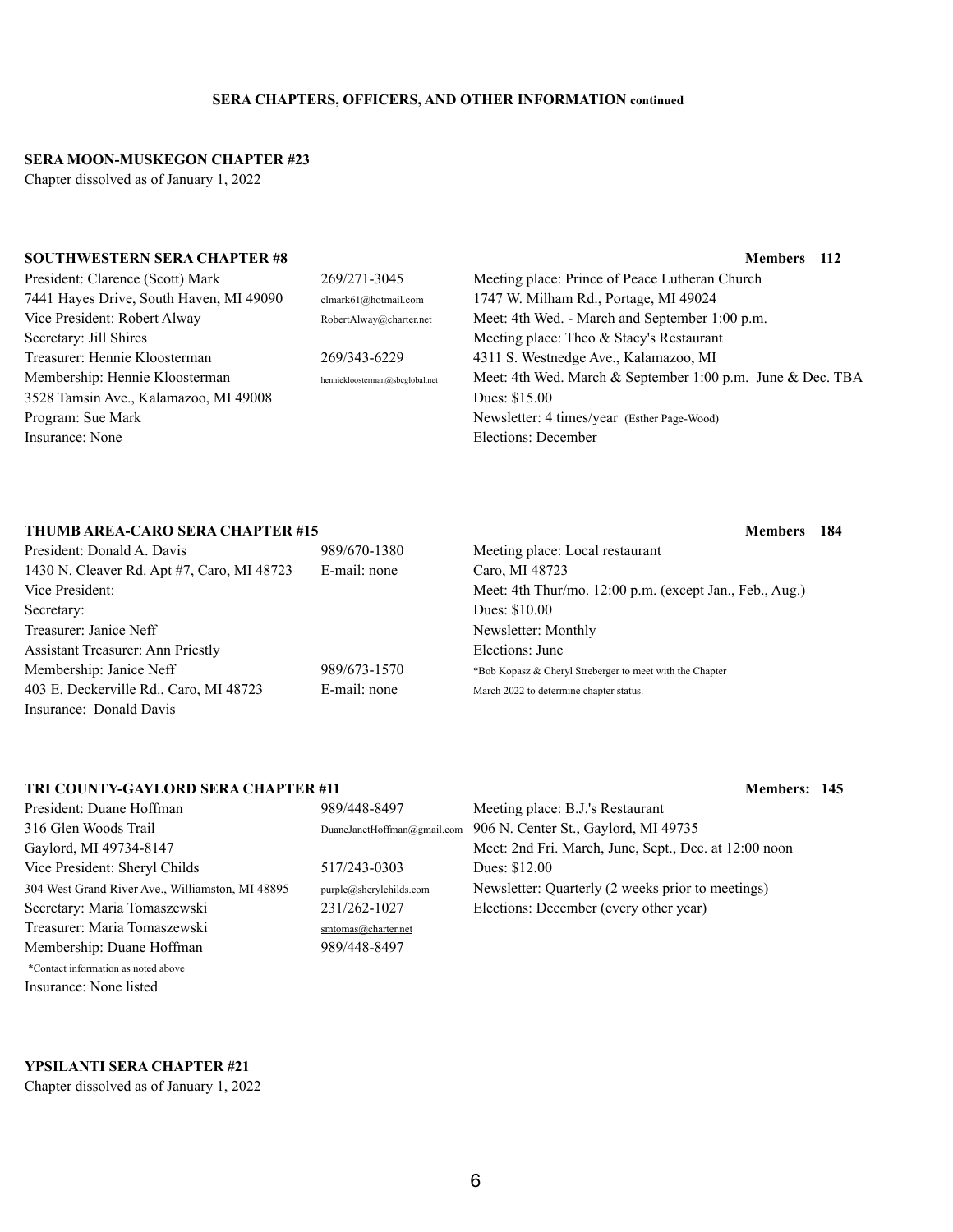#### **906 SERA CHAPTER #10 Members 377**

Edward Setlock 05/30/1012-11/07/2009 Al Trierweiler 02/15/1920-02/26/2008 Alvin Whitfield 01/06/1936-12/08/2019

| President: Anthony (Tony) Grudnoski PhD     | 231/709-8295            |
|---------------------------------------------|-------------------------|
| 4812 Thomson Ave.                           | atgrudnoski72@gmail.com |
| Quinnesec, MI 49876-9682                    |                         |
| Vice President: Dane Ross                   | 906/789-1873            |
|                                             | figgyross@yahoo.com     |
| Secretary: Debb Hoseit                      |                         |
| Treasurer: Edgar Sommers III                | 906/250-5560            |
| Chapter Rep.: Tom Johnson                   | 906/249-3711            |
| 100 Brairwood Dr., Marquette, MI 49855-9217 | tjohnsonmqt@gmail.com   |
| Membership: Anthony (Tony) Grudnoski        | 231/709-8295            |
| Insurance: Tony Grudnoski                   | atgrudnoski72@gmail.com |
|                                             |                         |

Contact information as noted above

Meeting place: Newberry, MI April 18, 2022;  $\frac{4}{12}$  L'Anse, MI May 16, 2022; Marquette, MI August 4, 2022 Marquette meeting prior to August 5th CC meeting Highlands Golf Club - September 12,2022  $f_{\text{om}}$  3011 US-2, Escanaba, MI 49829 Meet: As noted above - all meetings begin at noon Dues: \$20.00 Newsletter: Quarterly (Feb., April, July, Nov.) il.com Elections: September

#### **DOOR PRIZE DONATIONS for 2022**

ASEM Chapter #25 Friday, March 4, 2022 Ionia/Montcalm Chapter #6 Friday, August 5, 202 Coldwater Chapter #7 Friday, November 4, 2022

#### **EMERITUS MEMBERS:**

| John Adams           | 12/12/1922-01/18/2003 |
|----------------------|-----------------------|
| <b>Bruce Andrews</b> |                       |
| John Banties         | 05/06/1929-03/22/2019 |
| <b>Zetta Eby</b>     | 03/20/1911-10/23/2002 |
| John Gambotto        | 11/04/1909-05/18/1990 |
| <b>Ethel Gunter</b>  | 02/16/1922-11/28/2011 |
| Linden (Lindy) Guy   | 04/24/1929-11/01/2012 |
| Pauline (Polly) Guy  | 03/26/1925-12/21/2018 |
| Ralph Horrocks       | 06/14/1926-04/28/2016 |
| Robert (Bob) Kopasz  |                       |
| Mary McClellan       | 01/01/1932-01/27/2014 |
| Clarence Rosa        | 07/13/1912-11/23/1990 |
|                      |                       |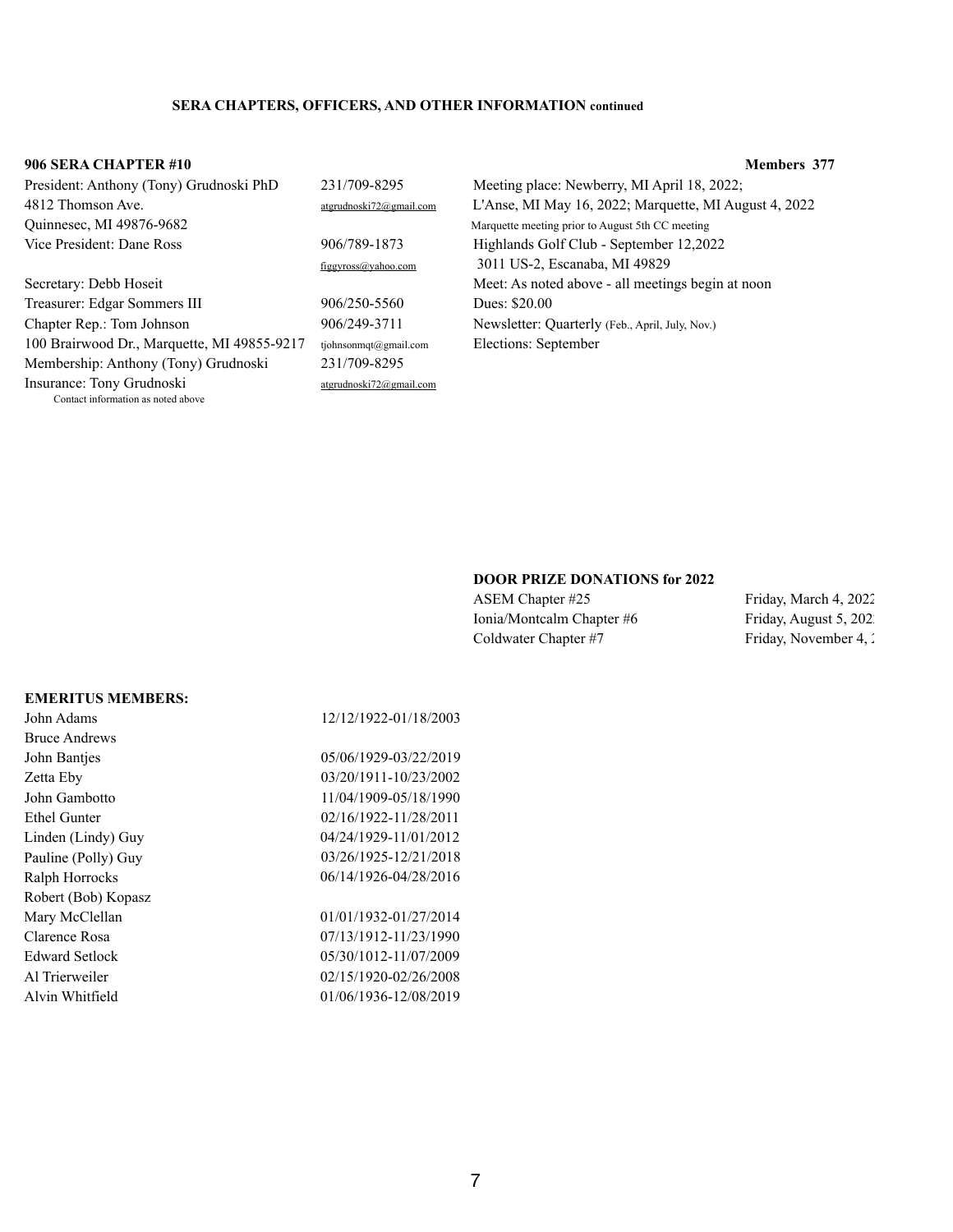#### **Below is a schedule of the dates the Michigan SERA Coordinating Council (CC) and the Executive Committee meet in 2022**

# **MICHIGAN SERA COUNCIL (CC) DATES: MICHIGAN SERA COUNCIL (CC) EXECUTIVE**

**March 4, 2022 - Friday COMMITTEE MEETING DATES: August 5, 2022 - Friday February 4, 2022 - Friday** 

**November 4, 2022 - Friday April 1, 2022 - Friday April 1, 2022 - Friday May 6, 2022 - Friday June 3, 2022 - Friday September 2, 2022 - Friday October 7, 2022 - Friday**

**The CC meets at The Hidden Gem Venue, 4230 Charlar Drive, Holt, MI 48842 517/699-5595. Registration commences at 9:00 a.m.** 

**Chair: President: Robert (Bob) Kopasz -** Lapeer Chapter #4 810/240-8380 **Merritta Proctor** - Lansing Chapter #2 517/331-2789 P.O. Box 692, Mt. Morris, MI 48458 bobkopaszserachair@gmail.com 4620 River Ridge Dr., Lansing, MI 48917

#### **Vice Chair: Barbara Alspaugh - Lansing Chapter #2**

**The Meeting commences at 10:00 a.m. and continues after the 12:00 p.m. luncheon break .** 

**Meeting cost \$25.00/person … Registration cost without lunch \$15.00 The CC Executive Committee meets via telephone** 

**Cheryl Streberger - Greater Grand Rapids Chapter #12** 1412 Woodbine Ave., Lansing, MI 48910 517/485-8930 363 Partridge Dr., Grand Blanc, MI 48439 517/515-9815 [baalspaugh4@gmail.com](mailto:baalspaugh4@gmail.com)

**Secretary: President: Jackie Russell** - Coldwater Chapter #7 517/639-4169 **Anthony Grudnoski** - 906 Chapter #10 21 W. Liberty St., Quincy, MI 49082 [jacqueline2@chartermi.net](http://www.hap.org/) 4812 Thomson Ave. 231/709-8295

**conference. The Agenda's will have the contact phone number information.** 

#### **MICHIGAN SERA COORDINATING COUNCIL / OFFICERS & COMMITTEES**

#### **OFFICERS EXECUTIVE COMMITTEE continued**

**President Designee:**

**Mary Banks** - Jackson Chapter #1 517/306-7675

**Steve Low - Jackson Chapter #1** 517/522-8865 **Legislative Chair:** South St., Grass Lake, MI 49240 [ssllow@frontier.com](mailto:ssllow@frontier.com)

Quinnesec, MI 49876-9682 atgrudnoski72@gmail.com

[colonsue27@gmail.com](http://www.hap.org/) Marquette, MI 49855-9217 [tjohnsonqt@gmail.com](mailto:tamajg@gmail.com)

**Membership Chair:** The Music Street, Hudson and The Theorem and The Theorem 205 Washington Street, Hudson *[rnmaryab@aol.com](mailto:rnmaryab@aol.com)* **David Cook - Ionia/Montcalm Chapter #6 616/75-1555** 613 Rich St., Ionia, MI 48846 [docook00@gmail.com](mailto:docook00@gmail.com) **Executive Committee Member:**

**Mary Pollock** - Lansing Chapter #2 517/351-7292 1200 Prescott Dr., East Lansing, MI 48823 pollockm@comcast.net **Executive Committee Member:**

**Duane Hoffman - Tri-County Gaylord #11** 989/448-8497 **President:** 316 Glen Woods Trail, Gaylord 49735 [duanejanethoffman@gmail.com](mailto:duanejanethoffman@gmail.com)

**David Reusser** - Detroit Chapter #3 313/272-5493 14600 Faust Ave., Detroit, MI 48223 davidreusser@sbcglobal.net **Executive Committee Member: President Designnee: Dane Ross - 906 Chapter #10** 906/789-1873 **Gretchen Bityk -** Detroit Chapter #3 810/678-3571 3936 M-35 Escanaba, MI 49829 figgyross@yahoo.com 4687 Blood Rd., Metamora, MI 48455-9776 [rgbtk@yahoo.com](mailto:rgbtk@yahoo.com)

cstreberger@yahoo.com

**Treasurer: President Designee: Sue Colon** - Greater Grand Rapids Chapter #12 **Tom Johnson** - 906 Chapter #10 4251 Adams Rd., Ravenna, MI 49451-9448 616/240-1460 100 Brairwood Dr. 906/249-3711

#### **EXECUTIVE COMMITTEE Executive Committee Member:**

**All of the above Officers and: Jennifer Fields -** ASEM Chapter #25 517/284-7802 **Past Chair:** 516 Laurens Way, Pottersville, MI 48876 *[jenniferzada@yahoo.com](mailto:jenniferzada@yahoo.com)* **Bruce Andrews - U.P. Chapter #16** 906/384-6741 9728 River J-5 Lane, Cornell, MI 49818 [bruceandrews@gmail.com](http://www.hap.org/) **Executive Committee Member:**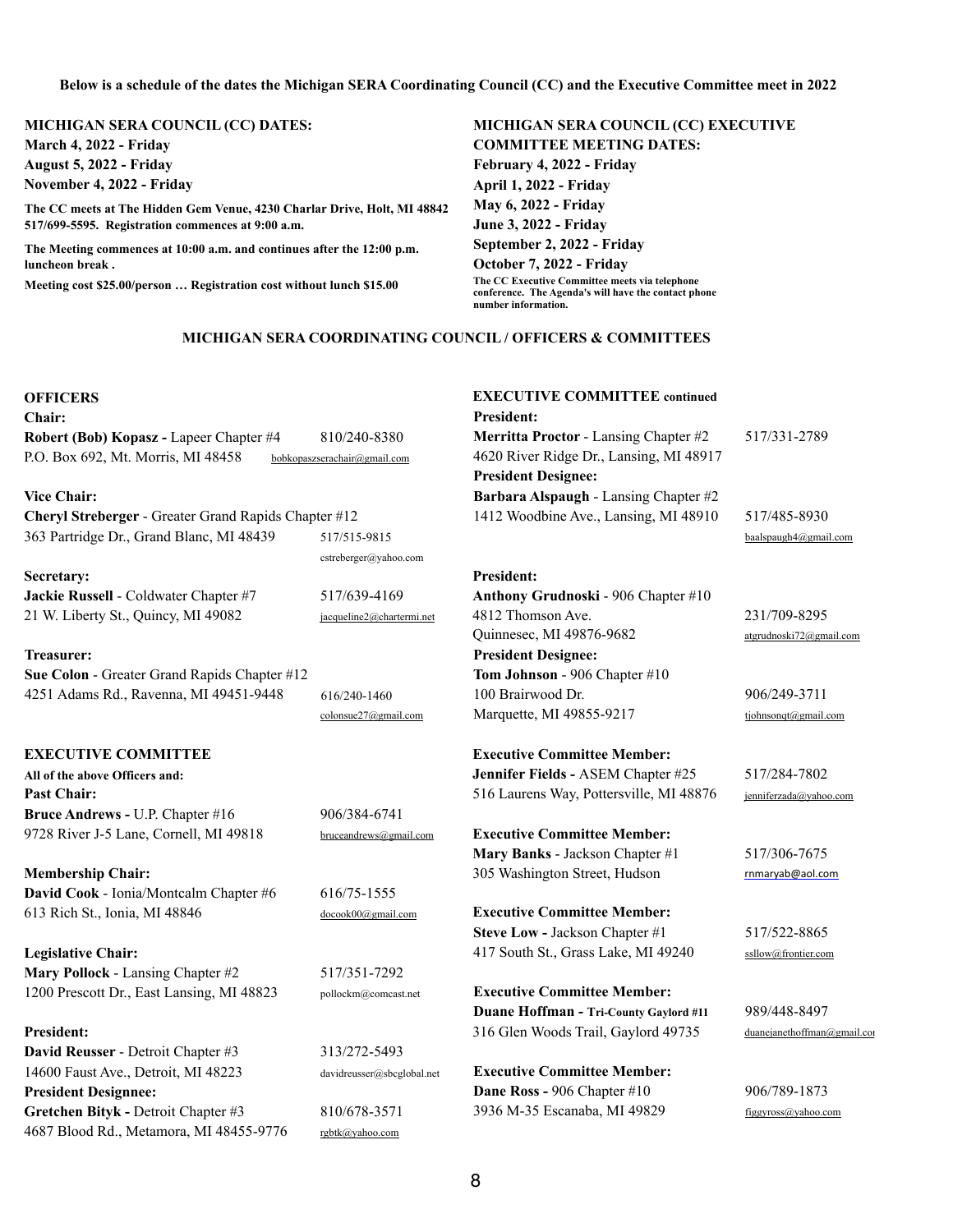### **MICHIGAN SERA COORDINATING COUNCIL / OFFICERS & COMMITTEES continued**

### **LEGISLATIVE COMMITTEE**

### **NOMINATING COMMITTEE**

| <b>Chair:</b>                                         |                         |                                             |                                      |
|-------------------------------------------------------|-------------------------|---------------------------------------------|--------------------------------------|
| Mary Pollock - Lansing Chapter #2                     | 517/351-7292            | <b>Chair: Dave Cook - Ionia/Montcalm #6</b> | 616/755-1555                         |
|                                                       | pollockm@comcast.net    | 613 Rich St., Ionia, MI 48846               | docook00@gmail.com                   |
| <b>Legislative Committee members:</b>                 |                         | Nominating committee member:                |                                      |
| <b>Duane Hoffman - Tri-County Gaylord #11</b>         | 989/448-8497            | Mary Banks - Jackson Chapter #1             | 517/306-7675                         |
| <b>Dane Ross - 906 Chapter #10</b>                    | 906/789-1873            | Jackie Russell - Coldwater Chapter #7       | 517/639-4169                         |
| Carol Cukier - Lansing Chapter #2                     | 517/455-8164            |                                             | jacqueline@chartermi.net             |
| Robert Kopasz - Lapeer Chapter #4                     | 810/240-8380            |                                             |                                      |
| <b>Donald Davis - Thumb Area Caro #15</b>             | 989/670-1380            | <b>PHOTOGRAPHER</b>                         |                                      |
| William Gehman - Lansing Chapter #2                   |                         | Peggy Kopasz - Lapeer Chapter #4            | 810/240-8380                         |
| <b>LEGISLATIVE REPRESENTATIVE</b>                     |                         | <b>BY-LAWS COMMITTEE</b>                    |                                      |
| Mary Pollock - Lansing Chapter #2                     | 517/351-7292            | <b>Chair: James Weiskopf - Detroit #3</b>   | 248/968-2799<br>oldscout36@gmail.com |
| <b>SERA COUNCIL COORDINATOR</b>                       |                         | <b>By-laws Committee members:</b>           |                                      |
| Jackie Russell - Coldwater Chapter #7                 | 517/639-4169            | <b>Robert Kopasz - Lapeer Chapter #4</b>    | 810/240-8380                         |
|                                                       |                         | Jane Wallin - Lansing #2, So. Western#8     | 269/635-5006                         |
| <b>INSURANCE COMMITTEE</b>                            |                         | Jackie Russell - Coldwater Chapter #7       | 517/639-4169                         |
| <b>Chair: Robert Kopasz - Lapeer Chapter #4</b>       | 810/240-8380            |                                             |                                      |
|                                                       |                         | <b>RETIREMENT BOARD</b>                     |                                      |
| <b>DELEGATES CERTIFICATIONS</b>                       |                         | <b>MONITORING COMMITTEE</b>                 |                                      |
| <b>Duane Hoffman</b> - Tri-County Gaylord Chapter #11 |                         | <b>Chair: Robert Kopasz</b>                 | 810/240-8380                         |
|                                                       | 231/546-3324            |                                             |                                      |
|                                                       |                         | <b>Retirement Board Monitoring</b>          |                                      |
| <b>MEMBERSHIP COMMITTEE</b>                           |                         | <b>Committee members:</b>                   |                                      |
| Chair: Dave Cook - Ionia/Montcalm Chapter #6          | 616/755-1555            | <b>Mary Pollock</b>                         | 517/351-7292                         |
|                                                       | docook00@gmail.com      |                                             |                                      |
|                                                       |                         | <b>FINANCE COMMITTEE</b>                    |                                      |
| <b>Membership Committee members:</b>                  |                         | <b>Chair: Jane Wallin - Member of</b>       |                                      |
| <b>Anthony Grudnoski - 906 Chapter #10</b>            | 906/228-8670            | Lansing Chapter #2, So. Western #8          | 269/635-5006                         |
|                                                       | atgrudnoski72@gmail.com | 1312 Louis St., Niles, MI 49120             | jrwallin@sbcglobal.net               |
| <b>INVESTMENT ADVISORY</b>                            |                         | <b>AUDITING COMMITTEE</b>                   |                                      |
| <b>MONITORING COMMITTEE</b><br>Vacant                 |                         | <b>Chair: Jane Wallin</b>                   | 269/635-5006                         |